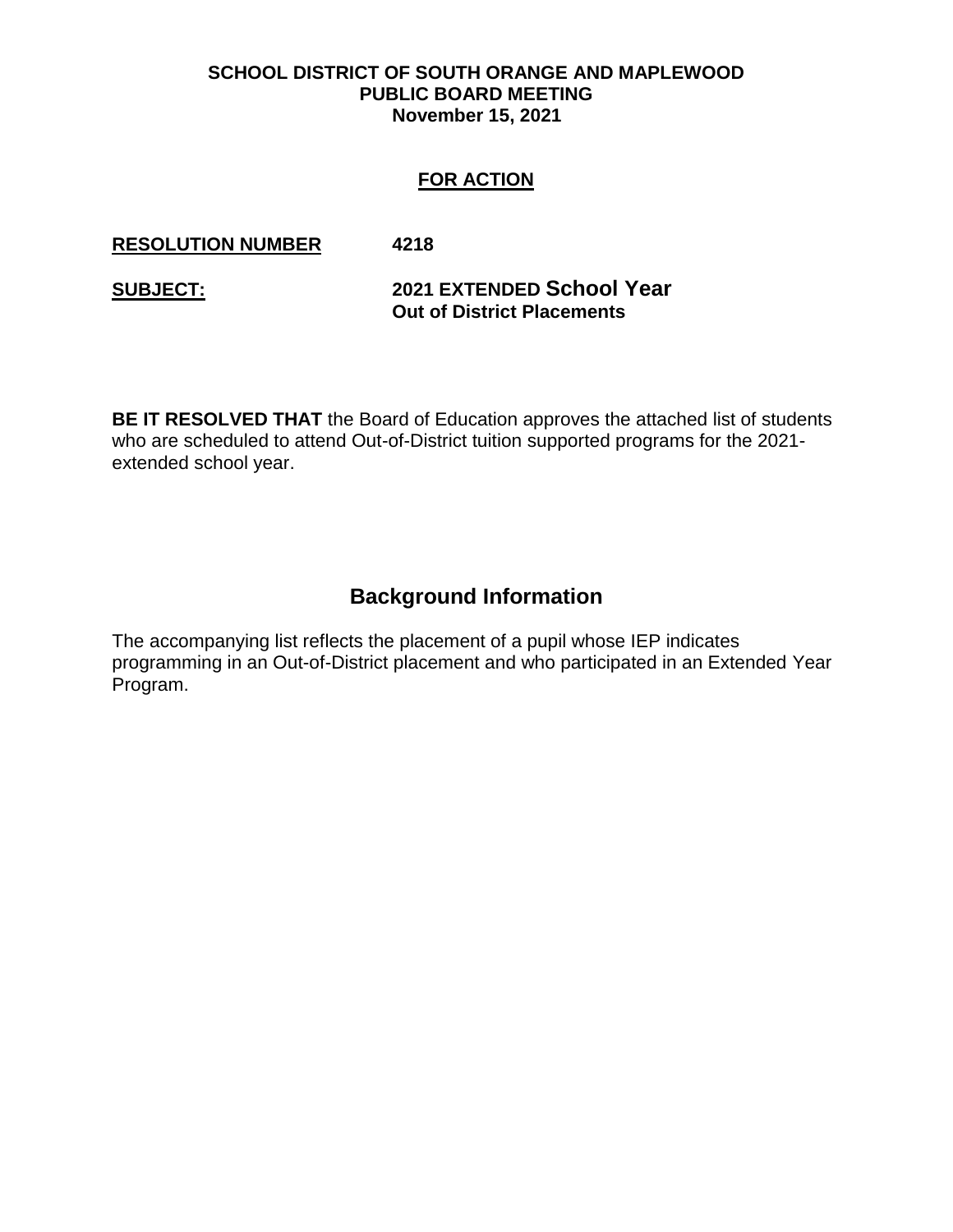#### **DEPARTMENT OF SPECIAL SERVICES OUT OF DISTRICT PLACEMENTS 2021 EXTENDED SCHOOL YEAR**

| <b>PLACEMENT SCHOOL</b> | <b>ENROLLMENT DATE</b> | <b>TUITION</b> |
|-------------------------|------------------------|----------------|
| Garden Academy          | 7/6/2021 - 8/16/2021   | 16,772.00      |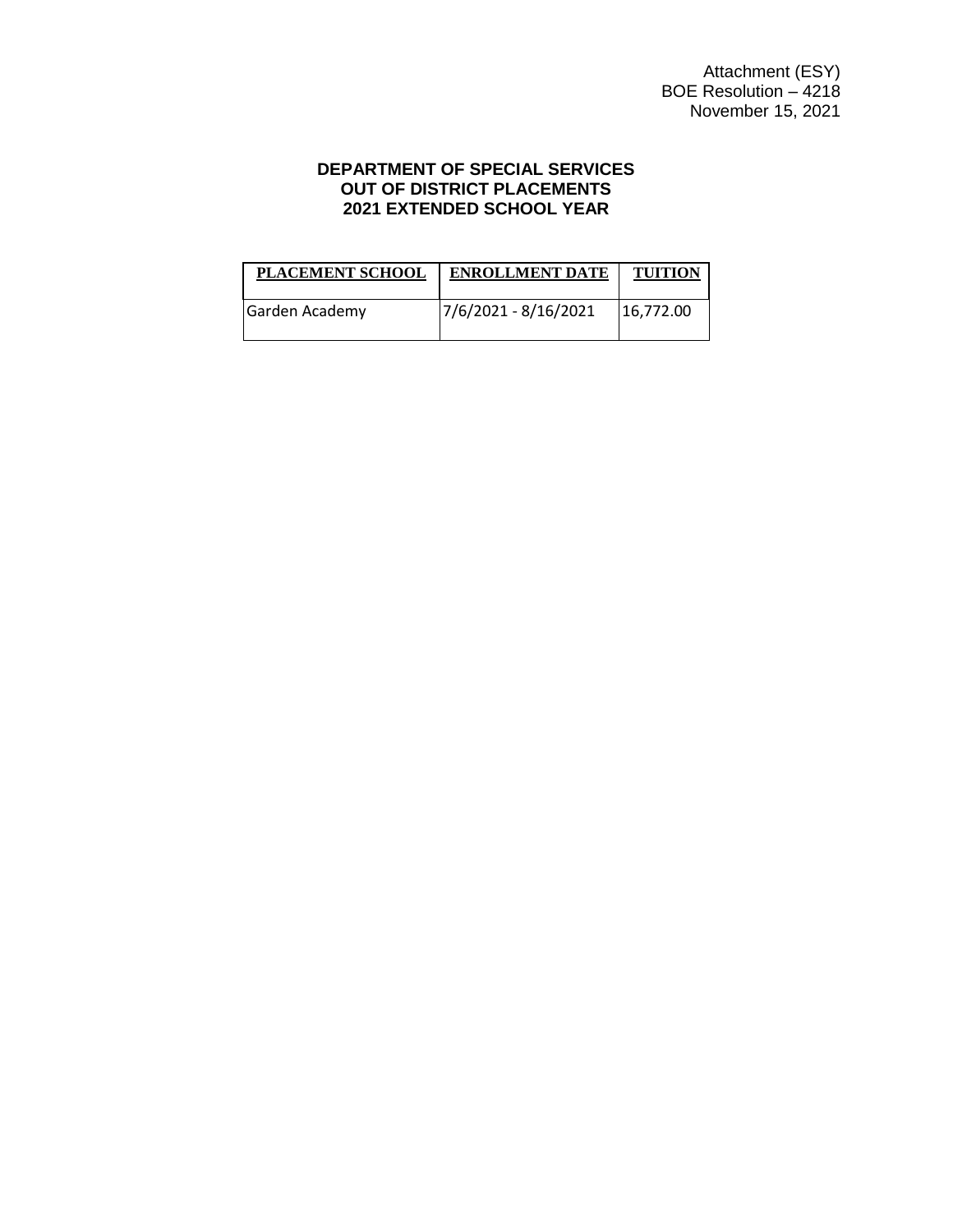#### **SCHOOL DISTRICT OF SOUTH ORANGE AND MAPLEWOOD PUBLIC BOARD MEETING November 15, 2021**

#### **FOR ACTION**

#### **RESOLUTION NUMBER 4218**

**SUBJECT: 2021-2022 School Year Out of District Placements** 

**BE IT RESOLVED THAT** the Board of Education approves the attached list of students who are scheduled to attend Out-of-District tuition supported programs for the 2021- 2022 school year.

## **Background Information**

The accompanying list reflects the placement of a pupil whose IEP indicates programming in an Out-of-District placement and who participated in a School Year Program.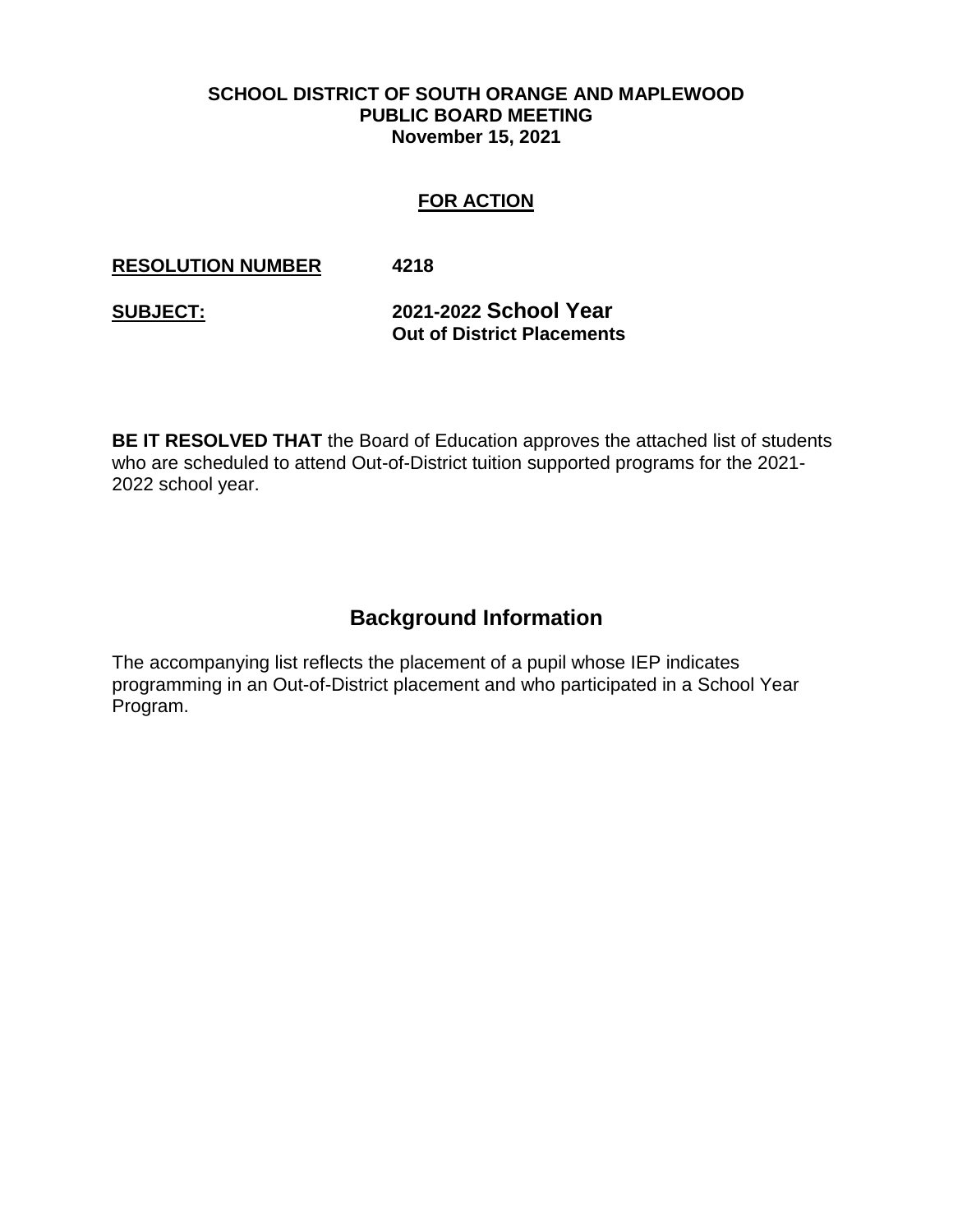Attachment (SY) BOE Resolution  $-$  4218 November 15, 2021

#### **DEPARTMENT OF SPECIAL SERVICES OUT OF DISTRICT PLACEMENTS 2021-2022 SCHOOL YEAR**

| <b>PLACEMENT SCHOOL</b>        | <b>ENROLLMENT DATE</b>          | <b>TUITION</b> |
|--------------------------------|---------------------------------|----------------|
| Garden Academy                 | $9/1/2021 - 6/30/2022$          | 107,820.00     |
| Sage Day School at             | 9/1/2021 -6/30/2022             | 66,559.00      |
| Rochelle Park                  |                                 |                |
| Union County Career and        | $9/1/2021 - 6/30/2022$          | 3,750.00       |
| <b>Technical Institute</b>     |                                 |                |
| Union County Career and        | $9/1/2021 - 6/30/2022$          | 6,000.00       |
| <b>Technical Institute</b>     |                                 |                |
| <b>Union County Career and</b> | $\frac{1}{91/2021}$ - 6/30/2022 | 3,750.00       |
| <b>Technical Institute</b>     |                                 |                |
| <b>Union County Career and</b> | $9/1/2021 - 6/30/2022$          | 3,750.00       |
| <b>Technical Institute</b>     |                                 |                |
| <b>Union County Career and</b> | $9/1/2021 - 6/30/2022$          | 6,000.00       |
| <b>Technical Institute</b>     |                                 |                |
| <b>Union County Career and</b> | $9/1/2021 - 6/30/2022$          | 6,000.00       |
| <b>Technical Institute</b>     |                                 |                |
| <b>Union County Career and</b> | $9/1/2021 - 6/30/2022$          | 3,750.00       |
| <b>Technical Institute</b>     |                                 |                |
| <b>Union County Career and</b> | $9/1/2021 - 6/30/2022$          | 6,000.00       |
| <b>Technical Institute</b>     |                                 |                |
| <b>Union County Career and</b> | $9/1/2021 - 6/30/2022$          | 3,750.00       |
| <b>Technical Institute</b>     |                                 |                |
| Union County Career and        | $9/1/2021 - 6/30/2022$          | 6,000.00       |
| <b>Technical Institute</b>     |                                 |                |
| <b>Union County Career and</b> | $9/1/2021 - 6/30/2022$          | 3,750.00       |
| <b>Technical Institute</b>     |                                 |                |
| Union County Career and        | $9/1/2021 - 6/30/2022$          | 6,000.00       |
| <b>Technical Institute</b>     |                                 |                |